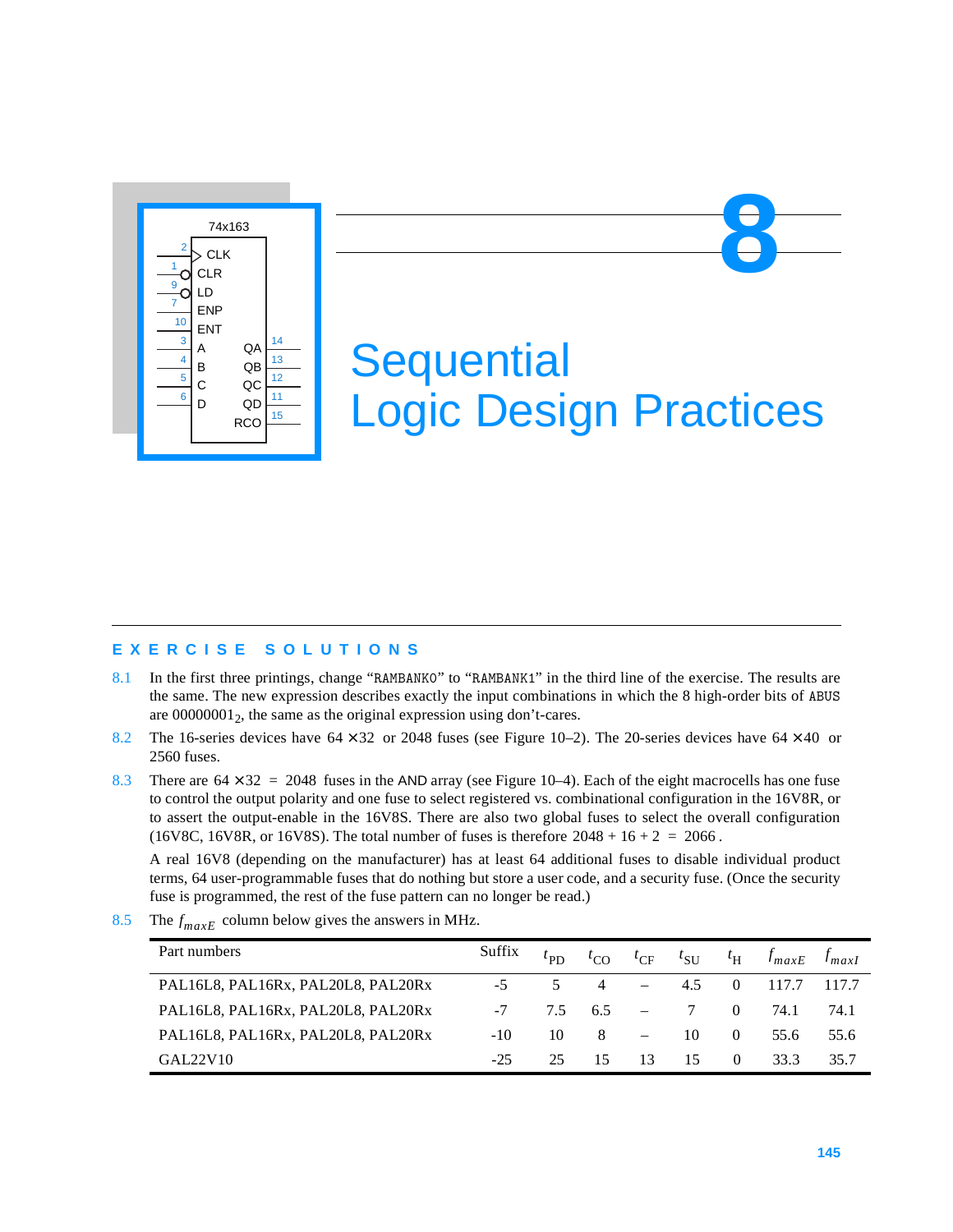8.6 The  $f_{maxI}$  column above gives the answers in MHz.

```
8.7
```

```
module Eight_Bit_Reg
title '8-bit Edge-Triggered Register'
Z74X374 device 'P16V8R';
" Input pins
CLK, !OE pin 1, 11;
D1, D2, D3, D4, D5, D6, D7, D8 pin 2, 3, 4, 5, 6, 7, 8, 9;
" Output pins 
Q1, Q2, Q3, Q4, Q5, Q6, Q7, Q8 pin 19, 18, 17, 16, 15, 14, 13, 12;
" Set definitions 
D = [D1,D2,D3,D4,D5,D6,D7,D8]; 
Q = [Q1, Q2, Q3, Q4, Q5, Q6, Q7, Q8];
equations
Q := D;
```
end Eight\_Bit\_Reg

8.10 If EN or CLK is 0, the output will be stable. If both are 1, the results are unpredictable, since they depend on circuit timing. It is certain that the circuit's output will be unstable as long as this condition is true.

8.11 The counter is modified to return to a count of 0 when count 9 is reached.

```
module Z74x162
title '4-bit Decade Counter' 
"Z74X162 device 'P16V8R'; 
" Input pins 
CLK, !OE pin 1, 11;
A, B, C, D pin 2, 3, 4, 5;
!LD, !CLR, ENP, ENT pin 6, 7, 8, 9;
" Output pins 
QA, QB, QC, QD pin 19, 18, 17, 16 istype 'reg';
RCO pin 15;
" Set definitions 
INPUT = [D, C, B, A];COUNT = [QD, QC, QB, QA];equations 
COUNT.CLK = CLK; 
COUNT := !CLR & ( LD & INPUT
              # !LD & (ENT & ENP) & (COUNT < 9) & (COUNT + 1) 
              # !LD & (ENT & ENP) & (COUNT == 9) & 0 
              # !LD & !(ENT & ENP) & COUNT); 
RCO = (COUNT == 9) & ENT;end Z74x162
```
8.13 The counting direction is controlled by QD: count up when QD=1, count down when QD=0. A load occurs when the counter is in the terminal state, 1111 when counting up, 0000 when counting down. The MSB is complemented during a load and the other bits are unchanged.

Let us assume that the counter is initially in one of the states 0000–0111. Then the counter counts down  $(QD=0)$ . Upon reaching state 0000, it loads 1000 and subsequently counts up  $(QD=1)$ . Upon reaching state 1111, the counter loads 0111, and subsequently counts down, repeating the cycle.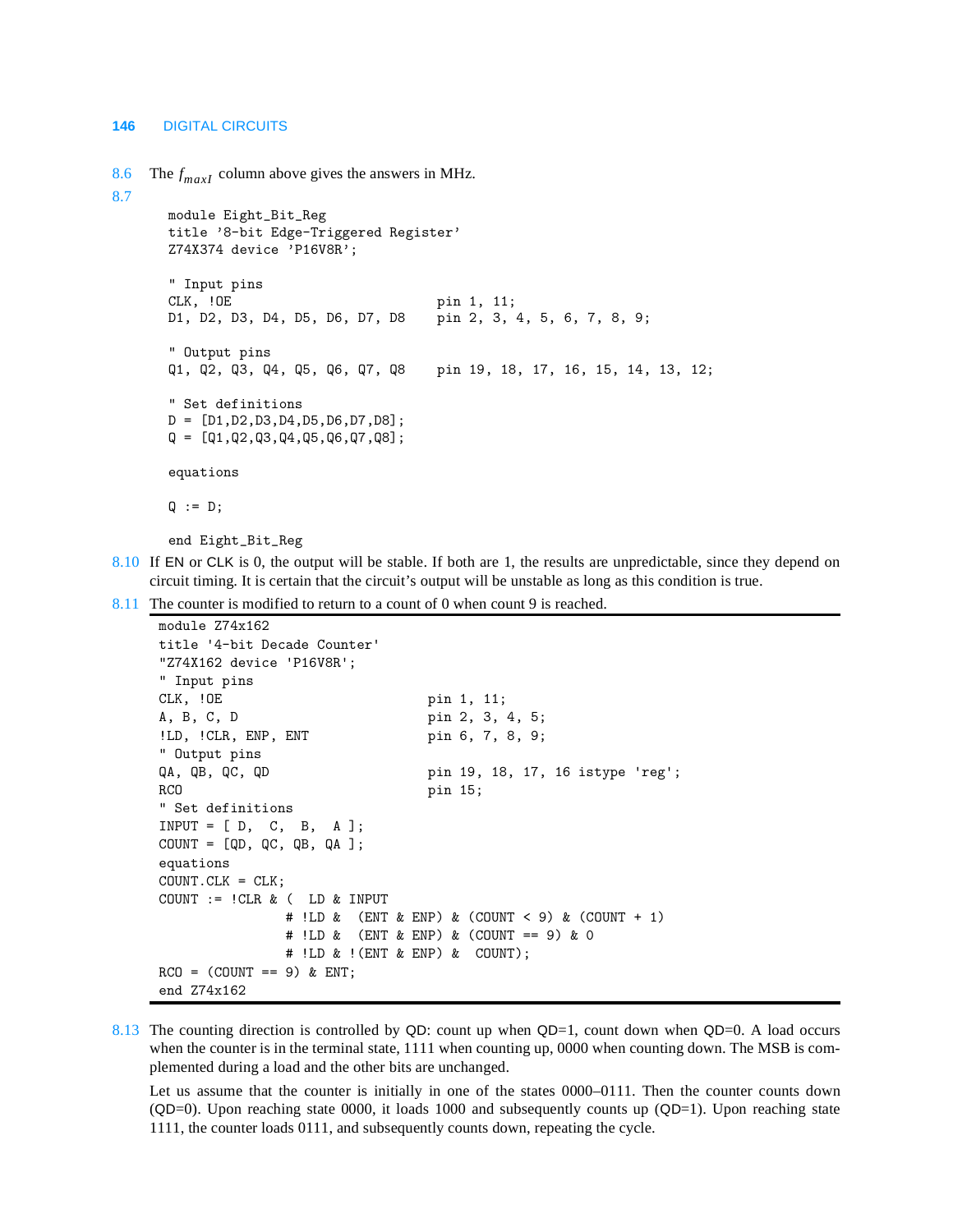If the counter is initially in one of the states 1000–1111, the same cyclic behavior is observed. The counting sequence has a period of 16 and is, in decimal,

8, 9, 10, 11, 12, 13, 14, 15, 7, 6, 5, 4, 3, 2, 1, 0, 8, 9, ...

If only the three LSBs are observed, the sequence is

$$
0, 1, 2, 3, 4, 5, 6, 7, 7, 6, 5, 4, 3, 2, 1, 0, 0, 1, ...
$$

8.14 The only difference between a '163 and a '161 is that the CLR\_L input of '161 is asynchronous. Thus, the counter will go from state 1010 to state 0000 immediately, before the next clock tick, and go from state 0000 to state 0001 at the clock tick. Observing the state just before each clock tick, it is therefore a modulo-10 counter, with the counting sequence  $0, 1, ..., 9, 0, 1, ...$ 

Note that this type of operation is not recommended, because the width of the CLR L pulse is not well controlled. That is, the NAND gate will negate the CLR\_L pulse as soon as either one of its inputs goes to 0. If, say, the counter's QB output clears quickly, and its QD output clears slowly, it is possible for CLR\_L to be asserted long enough to clear QB but not QD, resulting in an unexpected next state of 1000, or possibly metastability of the QD output.

8.17 The path from the Q1 counter output (B decoder input) to the Y2\_L output has 10 ns more delay than the Q2 and Q0 (C and A) paths. Let us examine the possible Y2\_L glitches in Figure 8–43 with this in mind:

 $3\rightarrow4$  (011 $\rightarrow$ 100) Because of the delay in the Q1 path, this transition will actually look like 011 $\rightarrow$ 110 $\rightarrow$ 100. The Y6\_L output will have a 10-ns glitch, but Y2\_L will not.

7→0 (111→000) Because of the delay in the Q1 path, this transition will actually look like  $111\rightarrow010\rightarrow000$ . The Y2\_L output will have a 10-ns glitch, but the others will not.

8.19 The delay calculation is different, depending on the starting state.

In the INIT state, U7 and U8 take 21 ns to propagate the CLEAR signal to the outputs. Then U6 requires 20 ns setup time on its D inputs while U3 requires 20 ns setup time on its RIN input. This implies a minimum clock period of 41 ns, assuming zero delay from the control unit.

In states M1–M8, the minimum clock period depends on the delay of the combinational logic in the control unit that asserts SELSUM when MPY0 is asserted. However, the most obvious way to do this is to connect MPY0 directly to SELSUM, creating a delay of 0 ns. This assumption is made below. Also, it is assumed that MPY0 is 1 to find the worst case. The figure on the next page shows the worst-case path, in heavy lines, to be 106 ns. Since we would like to use the same clock for all states, the minimum clock period is 106 ns.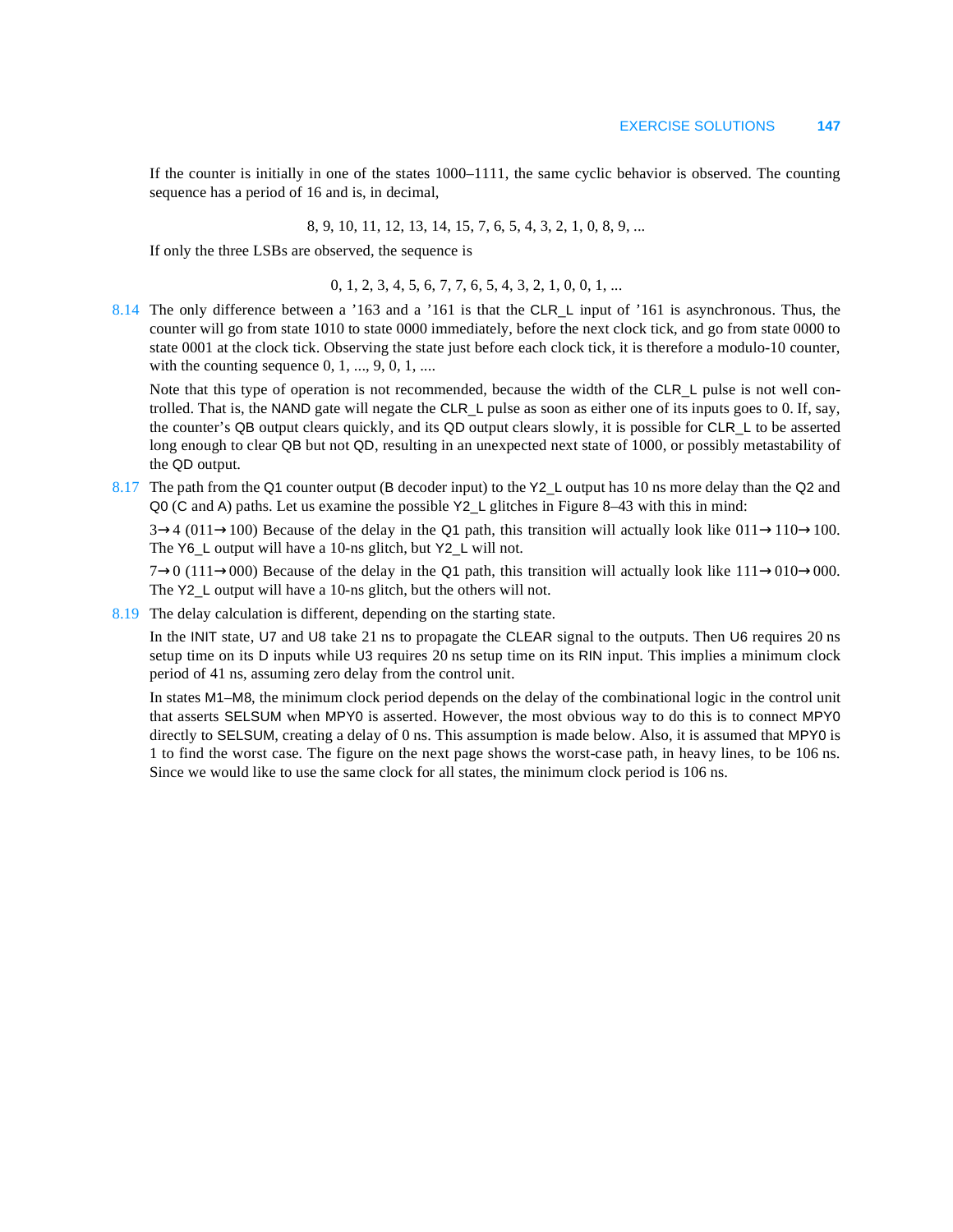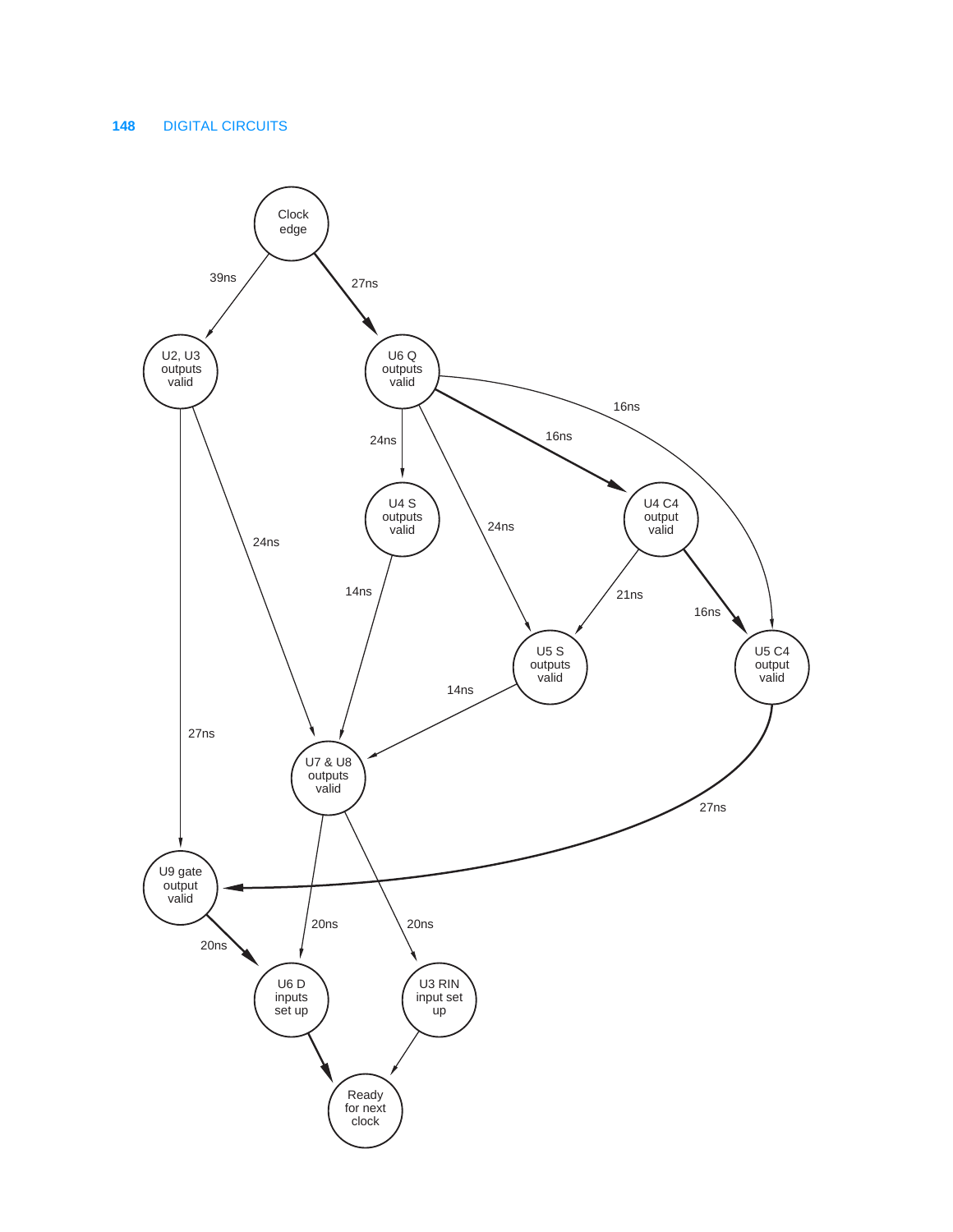8.20 The synchronizer fails if META has not settled by the beginning of the setup-time window for FF2, which is 5 ns before the clock edge. Since the clock period is 40 ns, the available metastability resolution time is 35 ns. The MTBF formula is

$$
MTBF(t_r) = \frac{\exp(t_r/\tau)}{T_0 \cdot f \cdot a}
$$

Substituting the proper values of  $\tau$  and  $T_0$  for the 'F74, and of f and a for the problem, we calculate

MTBF(35ns) = 
$$
\frac{\exp(35/0.4)}{2.0 \cdot 10^{-4} \cdot 10^{6} \cdot 10^{6}} \approx 2.10^{28} \text{s}
$$

- 8.22 Refer to the sample data sheet on page 169 of the text: "Not more than one output should be shorted at a time; duration of short-circuit should not exceed one second." In the switch debounce circuit, the short lasts only for a few tens of *nanoseconds*, so it's OK.
- 8.23 CMOS outputs can "latch up" under certain conditions. According to the Motorola *High-Speed CMOS Logic Data* book (1988 edition, pp. 4–10), a 74HCT output can latch up if a voltage outside the range  $-0.5 \le V_{\text{out}} \le V_{\text{CC}} + 0.5V$  is forced on the output by an external source. In a switch debounce circuit using 74HCT04s, the switch connection to ground is an external source, but the voltage (0 V) is within the acceptable range and should not be a problem.

Another potential problem is excessive short-circuit current, but again the data book indicates that shorting the output briefly is not a problem, as long as "the maximum package power dissipation is not violated" (i.e., the short is not maintained for a long time).

Similar considerations apply to 74AC and 74ACT devices, but in the balance, such devices are *not* recommended in the switch-debounce application, as we'll explain. On one hand, typical 74AC/74ACT devices are even less susceptible to latch-up than 74HCT devices. (For example, see the Motorola *FACT Data* book, 1988 edition, pp. 2–9.) On the other hand, 74AC/74ACT's high performance may create noise problems for *other* devices in a system. In particular, when the 74AC/74ACT HIGH output is shorted to ground, it may momentarily drag the local 5 V power-supply rail down with it, especially if the decoupling capacitors are small, far away, or missing. This will in turn cause incorrect operation of the other, nearby logic devices.

8.25 TTL inputs require significant current, especially in the LOW state. The bus holder cannot supply enough current unless the series resistor is made much smaller, which then creates a significant load on the bus.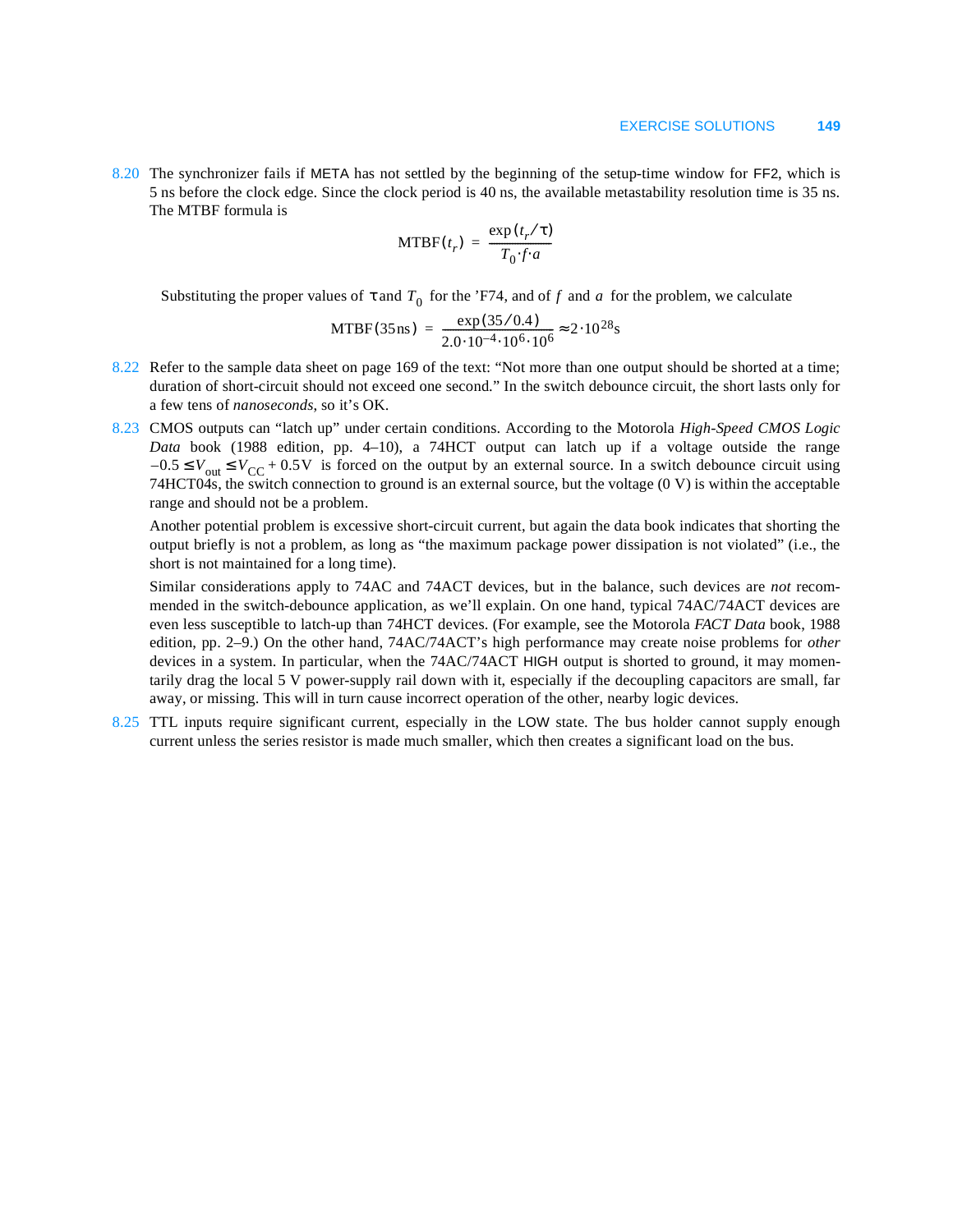```
8.26 .
```

```
library IEEE;
use IEEE.std_logic_1164.all;
--
-- Exercise 8-26 
-- This code combines the address latch and
-- and the decoder and its latch
entity latch_decode is
port (
       abus : in std_logic_vector ( 31 downto 0);
       avalid : in std_logic;
       la : out std_logic_vector ( 19 downto 0);
       romcs, ramcs0, ramcs1, ramcs2 : out std_logic
);
end entity latch_decode;
architecture behave of latch_decode is
begin
process (avalid, abus)
begin
if (available - '1') then
       la \leq abus (19 downto 0);
end if;
end process;
process (abus, avalid)
variable rom, ram1, ram2, ram0 : std_logic_vector (11 downto 0);
begin
rom := "111111111111";
ram0 := "000000000000";
ram1 := "000000010000";
ram2 := "000000100000";
If (avalid= '1') then
    if (abus (31 downto 20) = rom ) then romcs \leq -1; else romcs \leq -1 o'; end if;
    if (abus (31 downto 20) = ram0) then ramcs0 \le '1'; else ramcs0 \le '0'; end if;
    if (abus (31 downto 20) = ram1) then ramcs1 \le '1'; else ramcs1 \le '0'; end if;
    if (abus (31 downto 20) = ram2) then ramcs2 \le '1'; else ramcs2 \le '0'; end if;
end if;
end process;
```
- end behave;
- 8.28 The maximum delay from clock to output of a 74HCT74 flip-flop is 44 ns. For a 4-bit ripple counter, the delay ripples through four such stages for a total maximum delay of 176 ns. Similarly, the maximum delays using 74AHCT and 74LS74 flip-flops are 40 ns and 160 ns, respectively.

8.32

 $t_{\text{period}(min)} = t_{\text{pTQ}} + 3t_{\text{AND}} + t_{\text{setup}}$  $f_{\text{max}} = 1/t_{\text{period}(min)}$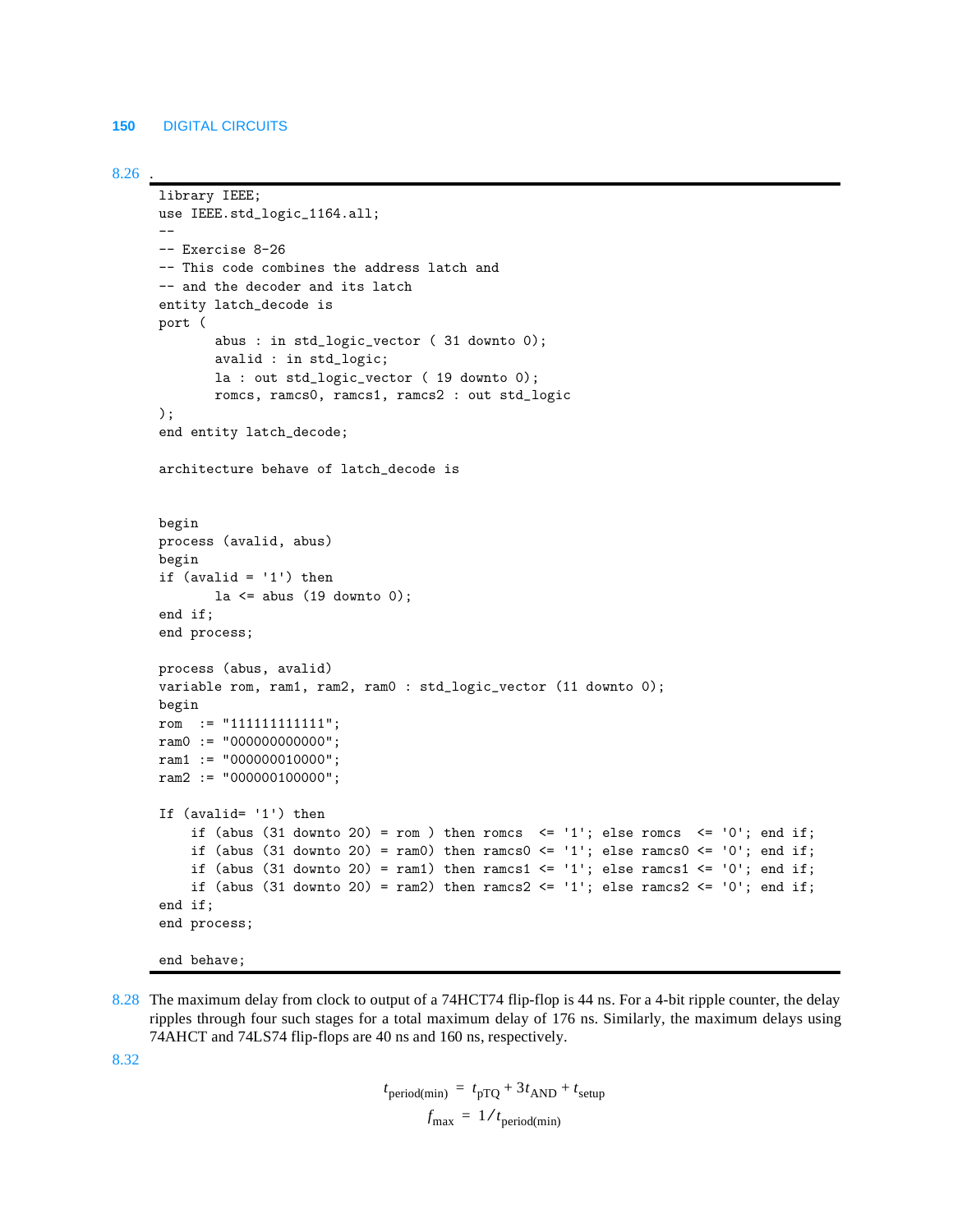| Inputs           |                  |                  |                  |  | Current state          |                  |                        |                  |  | Next state       |                  |                  |                  |  |
|------------------|------------------|------------------|------------------|--|------------------------|------------------|------------------------|------------------|--|------------------|------------------|------------------|------------------|--|
| $CLR_L$          | $LD_L$           | <b>ENT</b>       | ENP              |  | $\mathsf{Q}\mathsf{D}$ | $\sf QC$         | $\mathsf{Q}\mathsf{B}$ | QA               |  | $QD*$            | $QC*$            | $QB*$            | QA*              |  |
| $\boldsymbol{0}$ | $\mathbf X$      | $\mathbf X$      | $\mathbf X$      |  | $\mathbf X$            | $\mathbf X$      | $\mathbf X$            | $\mathbf X$      |  | $\boldsymbol{0}$ | $\boldsymbol{0}$ | $\boldsymbol{0}$ | $\boldsymbol{0}$ |  |
| $\mathbf{1}$     | $\boldsymbol{0}$ | $\mathbf X$      | $\mathbf X$      |  | $\mathbf X$            | $\mathbf X$      | $\mathbf X$            | $\mathbf X$      |  | D                | $\mathsf C$      | B                | A                |  |
| 1                | $\mathbf{1}$     | $\boldsymbol{0}$ | $\mathbf X$      |  | $\mathbf X$            | $\mathbf X$      | $\mathbf X$            | $\mathbf X$      |  | QD               | $\sf QC$         | QB               | QA               |  |
| 1                | $\mathbf{1}$     | $\mathbf X$      | $\boldsymbol{0}$ |  | X                      | $\mathbf X$      | $\mathbf X$            | $\mathbf X$      |  | QD               | $\sf QC$         | QB               | QA               |  |
| 1                | $\mathbf{1}$     | $\mathbf{1}$     | 1                |  | $\boldsymbol{0}$       | $\boldsymbol{0}$ | $\boldsymbol{0}$       | $\boldsymbol{0}$ |  | $\boldsymbol{0}$ | $\boldsymbol{0}$ | $\boldsymbol{0}$ | $\mathbf{1}$     |  |
| $\mathbf{1}$     | $\mathbf{1}$     | $\mathbf{1}$     | 1                |  | $\boldsymbol{0}$       | $\boldsymbol{0}$ | $\boldsymbol{0}$       | $\mathbf{1}$     |  | $\boldsymbol{0}$ | $\boldsymbol{0}$ | $\mathbf{1}$     | $\boldsymbol{0}$ |  |
| 1                | $\mathbf{1}$     | $\mathbf{1}$     | 1                |  | $\overline{0}$         | $\boldsymbol{0}$ | $\mathbf{1}$           | $\boldsymbol{0}$ |  | $\mathbf{0}$     | $\boldsymbol{0}$ | $\mathbf{1}$     | $\mathbf{1}$     |  |
| $\mathbf{1}$     | $\mathbf{1}$     | $\mathbf{1}$     | $\mathbf{1}$     |  | $\boldsymbol{0}$       | $\boldsymbol{0}$ | $\mathbf{1}$           | $\mathbf{1}$     |  | $\boldsymbol{0}$ | $\mathbf{1}$     | $\boldsymbol{0}$ | $\boldsymbol{0}$ |  |
| 1                | $\mathbf{1}$     | $\mathbf{1}$     | 1                |  | $\boldsymbol{0}$       | $\mathbf{1}$     | $\boldsymbol{0}$       | $\boldsymbol{0}$ |  | $\mathbf{0}$     | $\mathbf{1}$     | $\boldsymbol{0}$ | $\mathbf{1}$     |  |
| 1                | 1                | 1                | 1                |  | $\boldsymbol{0}$       | $\mathbf{1}$     | $\overline{0}$         | $\mathbf{1}$     |  | $\boldsymbol{0}$ | $\mathbf{1}$     | $\mathbf{1}$     | $\overline{0}$   |  |
| 1                | $\mathbf{1}$     | $\mathbf{1}$     | $\mathbf{1}$     |  | $\boldsymbol{0}$       | $\mathbf{1}$     | $\mathbf{1}$           | $\boldsymbol{0}$ |  | $\boldsymbol{0}$ | $\mathbf{1}$     | $\mathbf{1}$     | $\mathbf{1}$     |  |
| 1                | 1                | 1                | 1                |  | $\boldsymbol{0}$       | $\mathbf{1}$     | $\mathbf{1}$           | $\mathbf{1}$     |  | $\mathbf{1}$     | $\boldsymbol{0}$ | $\boldsymbol{0}$ | $\boldsymbol{0}$ |  |
| $\mathbf{1}$     | $\mathbf{1}$     | $\mathbf{1}$     | 1                |  | $\mathbf{1}$           | $\boldsymbol{0}$ | $\boldsymbol{0}$       | $\boldsymbol{0}$ |  | $\mathbf{1}$     | $\boldsymbol{0}$ | $\boldsymbol{0}$ | 1                |  |
| 1                | $\mathbf{1}$     | 1                | 1                |  | $\mathbf{1}$           | $\boldsymbol{0}$ | $\boldsymbol{0}$       | $\mathbf{1}$     |  | $\Omega$         | $\boldsymbol{0}$ | $\overline{0}$   | $\boldsymbol{0}$ |  |
| 1                | $\mathbf{1}$     | $\mathbf{1}$     | 1                |  | $\mathbf{1}$           | $\boldsymbol{0}$ | $\mathbf{1}$           | $\boldsymbol{0}$ |  | $\mathbf{1}$     | $\boldsymbol{0}$ | $\mathbf{1}$     | 1                |  |
| 1                | $\mathbf{1}$     | 1                | 1                |  | $\mathbf{1}$           | $\boldsymbol{0}$ | $\mathbf{1}$           | $\mathbf{1}$     |  | $\mathbf{0}$     | $\mathbf{1}$     | $\boldsymbol{0}$ | $\boldsymbol{0}$ |  |
| 1                | 1                | 1                | 1                |  | 1                      | $\mathbf{1}$     | $\overline{0}$         | $\boldsymbol{0}$ |  | 1                | $\mathbf{1}$     | $\boldsymbol{0}$ | $\mathbf{1}$     |  |
| 1                | $\mathbf{1}$     | $\mathbf{1}$     | 1                |  | $\mathbf{1}$           | $\mathbf{1}$     | $\overline{0}$         | $\mathbf{1}$     |  | $\boldsymbol{0}$ | $\mathbf{1}$     | $\overline{0}$   | $\boldsymbol{0}$ |  |
| 1                | 1                | 1                | 1                |  | 1                      | $\mathbf{1}$     | $\mathbf{1}$           | $\boldsymbol{0}$ |  | 1                | 1                | $\mathbf{1}$     | 1                |  |
| 1                | 1                | 1                | 1                |  | 1                      | 1                | 1                      | $\mathbf{1}$     |  | $\boldsymbol{0}$ | $\boldsymbol{0}$ | $\boldsymbol{0}$ | $\boldsymbol{0}$ |  |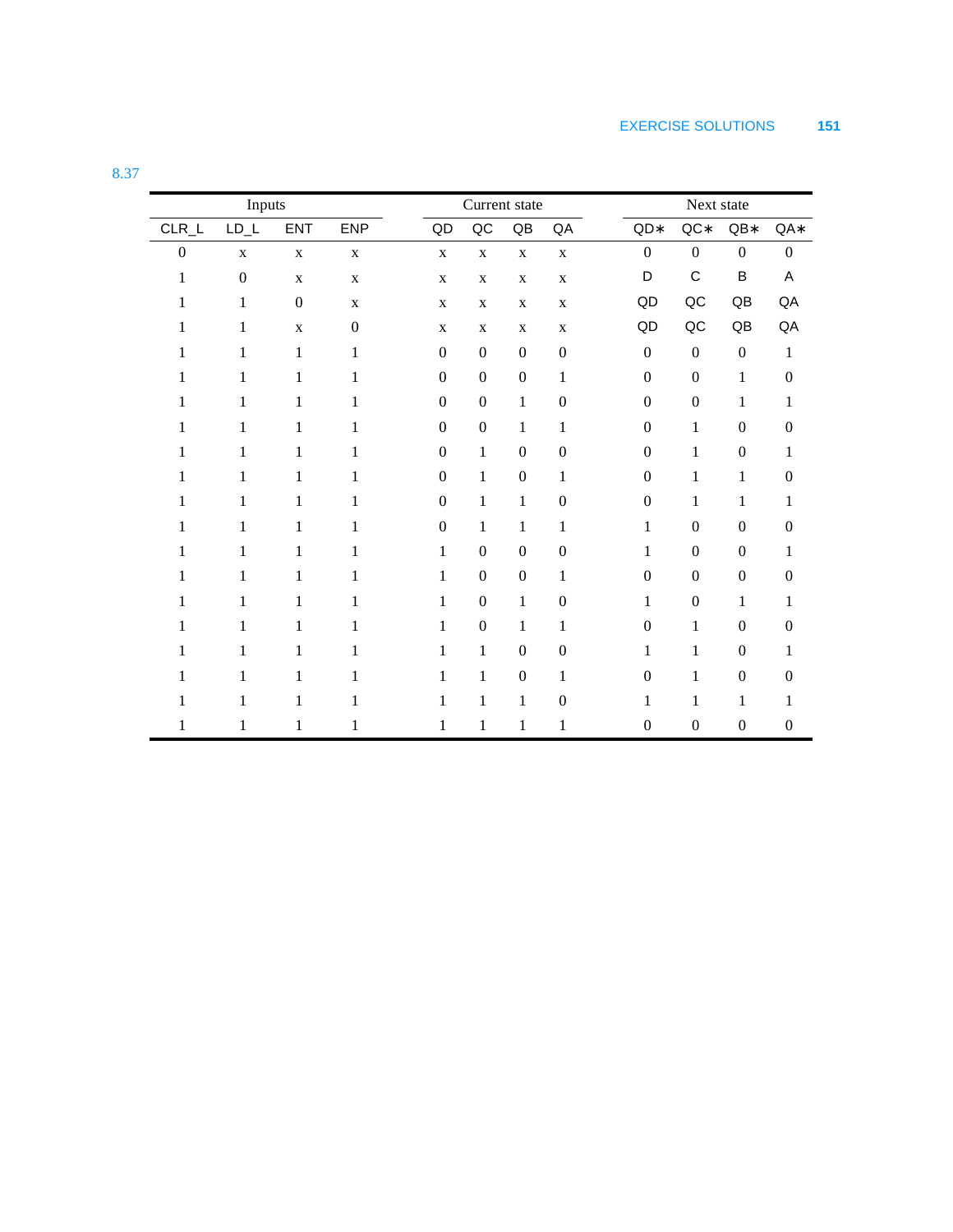8.38

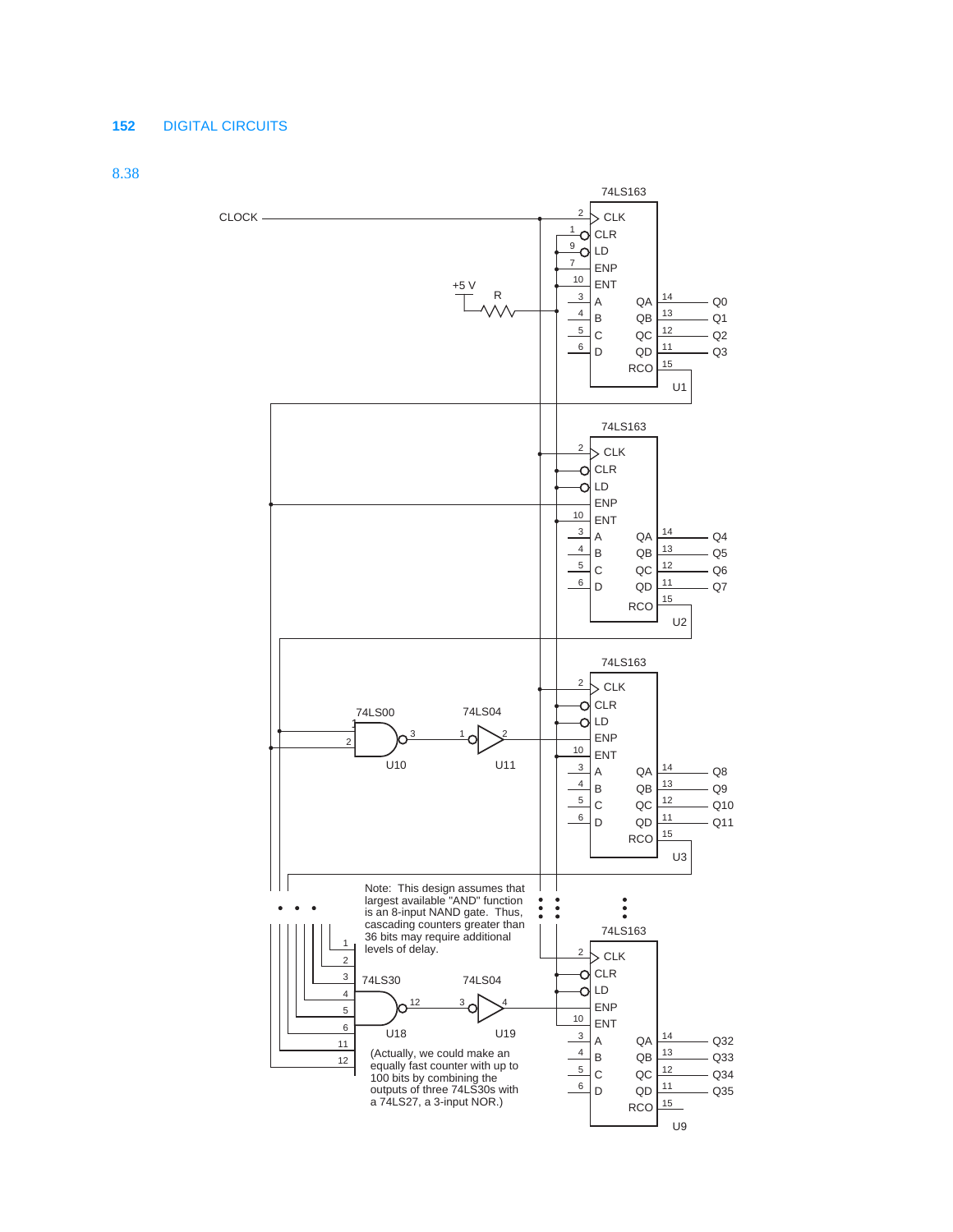The minimum clock period is the sum of:

- (a) The delay from the clock edge to any RCO output (35 ns).
- (b) The delay from any RCO output to any ENP input, that is, two gate delays ( $2.15 = 30$  ns).
- (c) The setup time to the next clock edge required by the ENP inputs (20 ns).

Thus, the minimum clock period is 85 ns, and the corresponding maximum clock frequency is 11.76 MHz.

8.41 To get even spacing, the strategy is for the MSB (N3) to select half the states, the ones where QA is 0. The next bit down (N2) selects one-fourth of the states, the ones where QB is 0 and the less significant counter bits (i.e., QA) are all 1. Likewise, N1 selects the one-eighth of the states where QC is 0 and QB and QA are 1, and N0 selects the state where QD is 0 and QC, QB, and QA are all 1. In this way, each non-1111 counter state is assigned to one input bit.

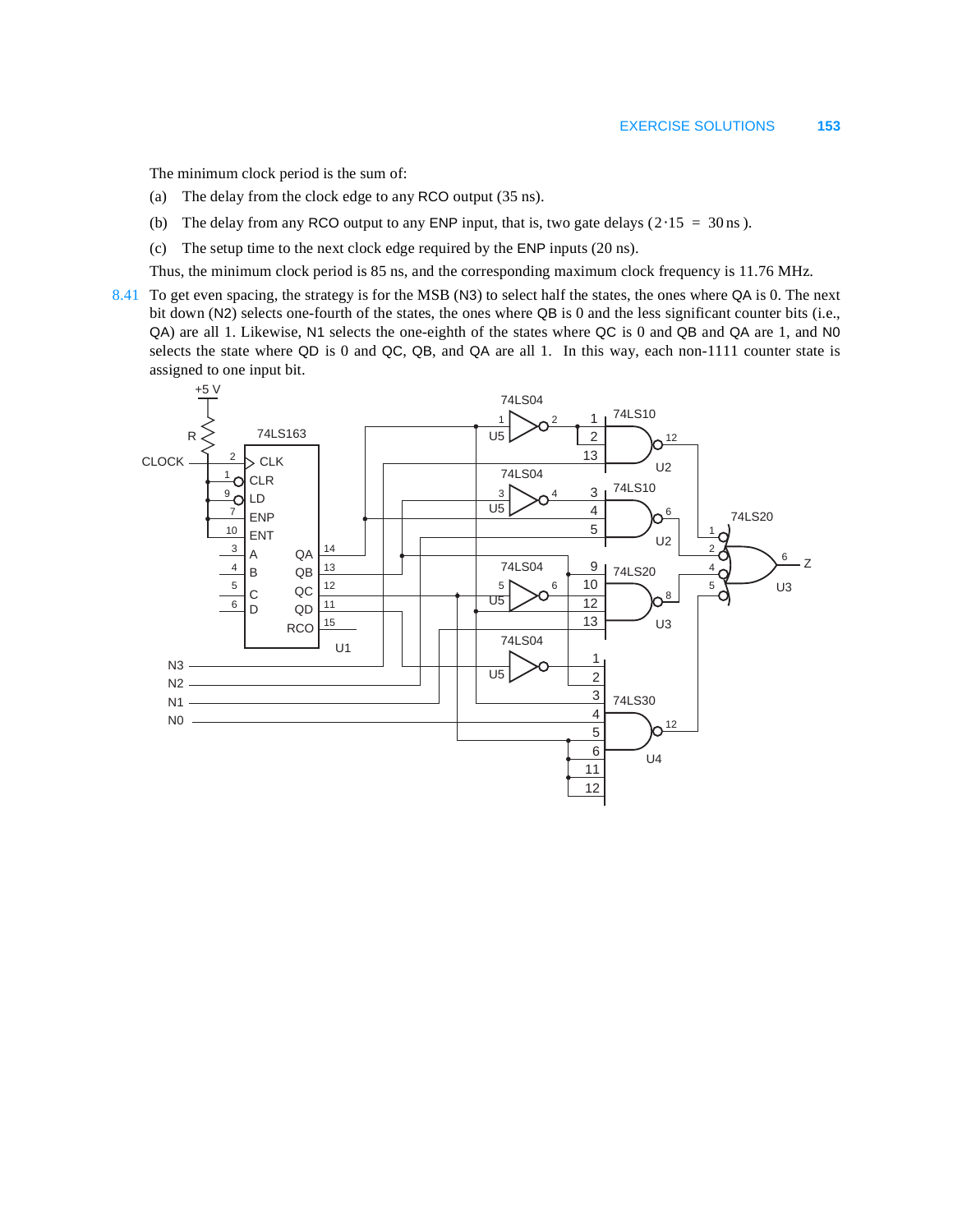#### 8.53

```
--Chris Dunlap 
--Xilinx Applications
library IEEE;
use IEEE.std_logic_1164.all;
use IEEE.std_logic_arith.all;
use IEEE.std_logic_unsigned.all;
entity v74x163s is
generic(size : integer := 8); --added generic
port (clk,clr_l,ld_l,enp,ent : in std_logic;
       d : in std_logic_vector (size-1 downto 0); --changes range of input
       q : out std_logic_vector (size-1 downto 0); --changes range of output
       rco : out std_logic);
end v74x163s;
architecture v74x163_arch of v74x163s is
component synsercell is
   port (clk, ldnoclr, di, coclrorld,cntenp,cnteni : in std_logic;
        qi,cnteni1 : out std_logic);
end component;
signal ldnoclr,noclrorld : std_logic;
signal scnten : std_logic_vector (size downto 0); --creates a ranged temp with overflow room
begin
ldnoclr <= (not ld_l) and clr_l;
noclrorld <= ld_l and clr_l;
scnten(0) \leq ent;
rco <= scnten(size);
gi: for i in 0 to size-1 generate --counts for size of counter
  U1: synsercell port map (clk, ldnoclr, noclrorld, enp, d(i), scnten(i), scnten(i+1), q(i));
   end generate;
end v74x163_arch;
```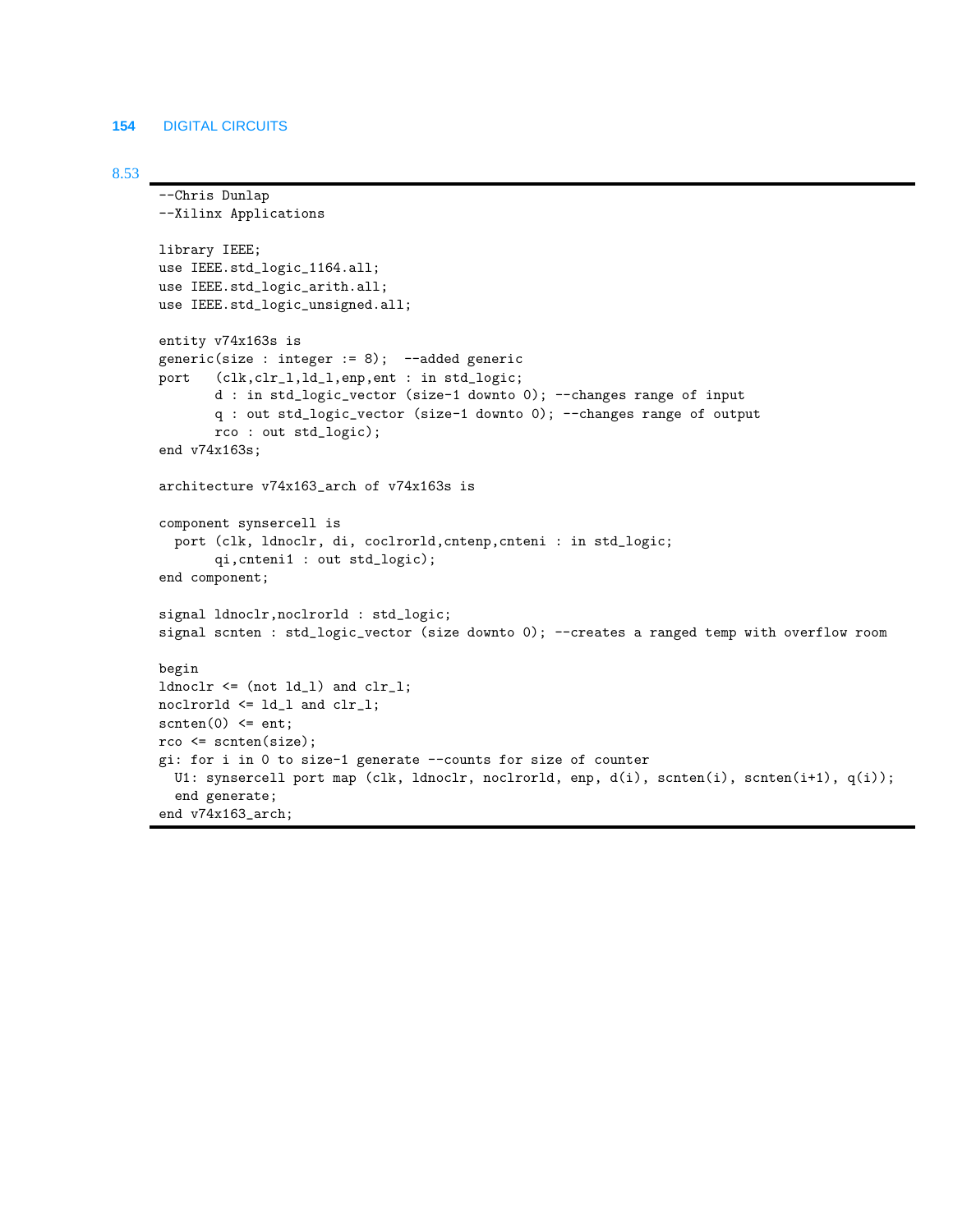```
--**********************************
-- PROBLEM : WAKERLY - 8.54
-- FILES : 
-- 8_54_top.vhd : top level file
-- 8_54_par2ser.vhd : parallel to serial converter
-- 8_54_control.vhd : control module
-- 8_54_shift_synch.vhd : 8 bit shift register
--
-- DESCRIPTION : 
-- Creates a parallel to serial converter.
-- Data in is described as 8 x 8bit modules,
-- with a single 8 bit data bus that carries
-- data of the format given in Figure 8-55.
-- Each serial link has its own SYNCH(i) line;
-- the pulses should be staggered so SYNCH(i+1)
     occurs 1 clock cycle after SYNCH(i).
-- 
-- Because of this, the load_synch line should
-- also be staggered so the data transmitted 
-- over the serial link will correspond to its
     associated SYNCH line.
--**********************************
-- library declarations
library IEEE;
use IEEE.std_logic_1164.all;
-- top level entity declaration
entity wak_8_54_top is
     port (
         data: in STD_LOGIC_VECTOR (63 downto 0);
         clock: in STD_LOGIC;
         synch: buffer STD_LOGIC_VECTOR (7 downto 0);
         sdata: out STD_LOGIC_VECTOR (7 downto 0)
     );
end wak_8_54_top;
architecture wak_8_54_arch of wak_8_54_top is
signal load_shift_master: std_logic;
signal synch_master: std_logic;
signal load_shift: std_logic_vector (7 downto 0);
--component declarations
component par2ser is
     port (
         clock: in STD_LOGIC;
         data: in STD_LOGIC_VECTOR (7 downto 0);
         load_shift: in STD_LOGIC;
         sdata: out STD_LOGIC
     );
end component;
```
8.54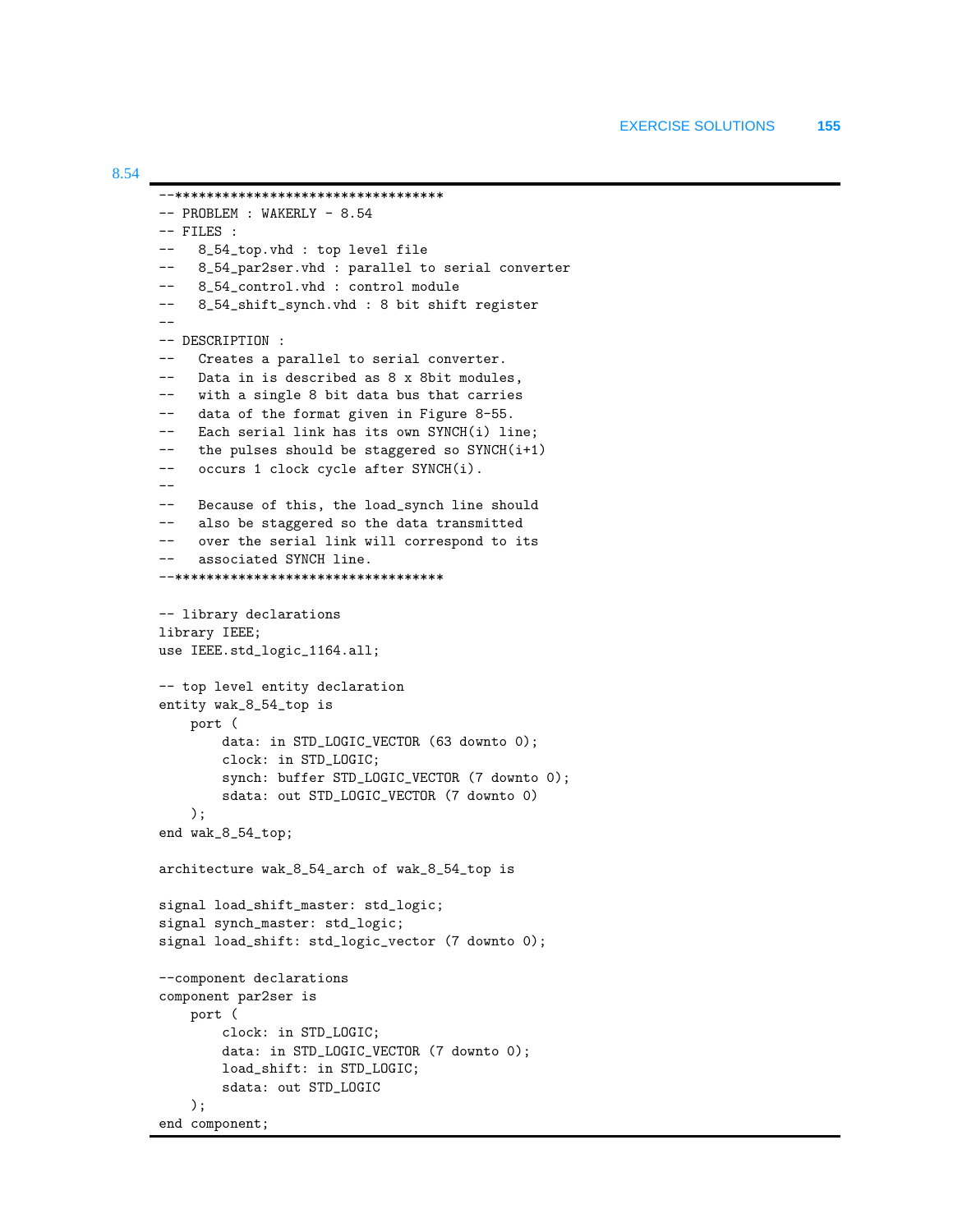```
component control is
     port (
         clock: in STD_LOGIC;
         load_shift: out STD_LOGIC;
         synch: out STD_LOGIC
     );
end component;
component shift_synch is
     port (
         clock: in STD_LOGIC;
         synch_in: in STD_LOGIC;
         synch: buffer STD_LOGIC_VECTOR (7 downto 0)
     );
end component;
begin
--component instantiations
S1: shift_synch port map (clock=>clock, synch_in=>synch_master, synch=>synch);
S2: shift_synch port map (clock=>clock, synch_in=>load_shift_master, 
synch=>load_shift);
U1: par2ser port map (clock=>clock, data=>data(7 downto 0), load_shift=>load_shift(0), 
sdata=>sdata(0));
U2: par2ser port map (clock=>clock, data=>data(15 downto 8), 
load_shift=>load_shift(1), sdata=>sdata(1));
U3: par2ser port map (clock=>clock, data=>data(23 downto 16), 
load_shift=>load_shift(2), sdata=>sdata(2));
U4: par2ser port map (clock=>clock, data=>data(31 downto 24), 
load_shift=>load_shift(3), sdata=>sdata(3));
U5: par2ser port map (clock=>clock, data=>data(39 downto 32), 
load_shift=>load_shift(4), sdata=>sdata(4));
U6: par2ser port map (clock=>clock, data=>data(47 downto 40), 
load_shift=>load_shift(5), sdata=>sdata(5));
U7: par2ser port map (clock=>clock, data=>data(55 downto 48), 
load_shift=>load_shift(6), sdata=>sdata(6));
U8: par2ser port map (clock=>clock, data=>data(63 downto 56), 
load_shift=>load_shift(7), sdata=>sdata(7));
U9: control port map (clock=>clock, load_shift=>load_shift_master, 
synch=>synch_master);
```
end wak\_8\_54\_arch;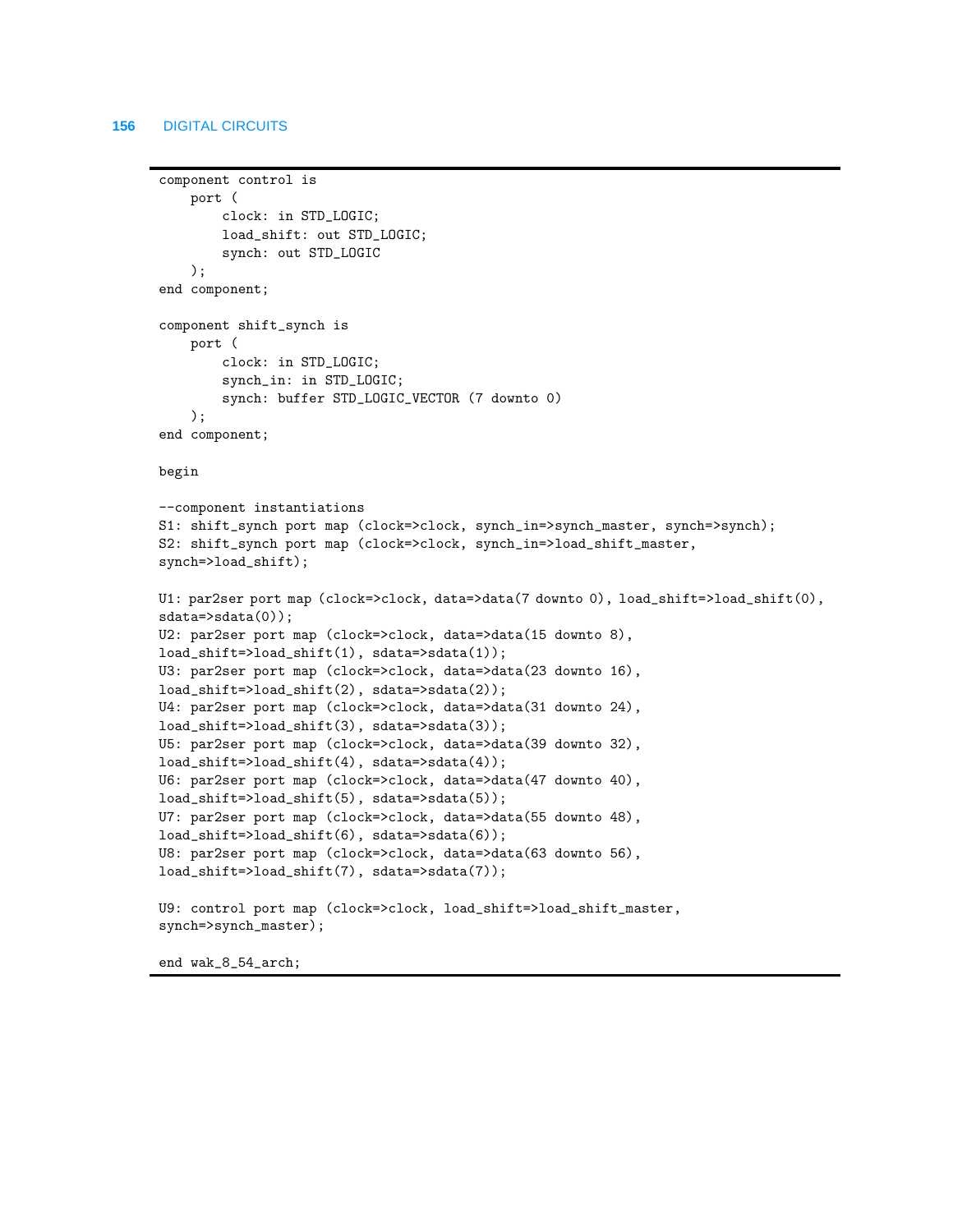```
--*************************************
-- Basically an 8-bit shift register
-- takes the synch_in signal as an
-- input, and outputs an 8 bit signal,
-- each consecutive bit delayed by one
-- from the previous bit.
-- library declaration
library IEEE;
use IEEE.std_logic_1164.all;
use IEEE.std_logic_arith.all;
use IEEE.std_logic_unsigned.all;
-- top level entity declaration
entity shift_synch is
     port (
         clock: in STD_LOGIC;
         synch_in: in STD_LOGIC;
         synch: buffer STD_LOGIC_VECTOR (7 downto 0)
     );
end shift_synch;
architecture shift_synch_arch of shift_synch is
begin
-- low order synch signal is simply passed through
-- to output. all others are delayed.
  synch(0) \leq synch_in; process(clock)
  begin
     if clock'event and clock='1' then
       for I in 0 to 6 loop
        synch(I+1) \leq synch(I); end loop;
     end if;
   end process;
```
end shift\_synch\_arch;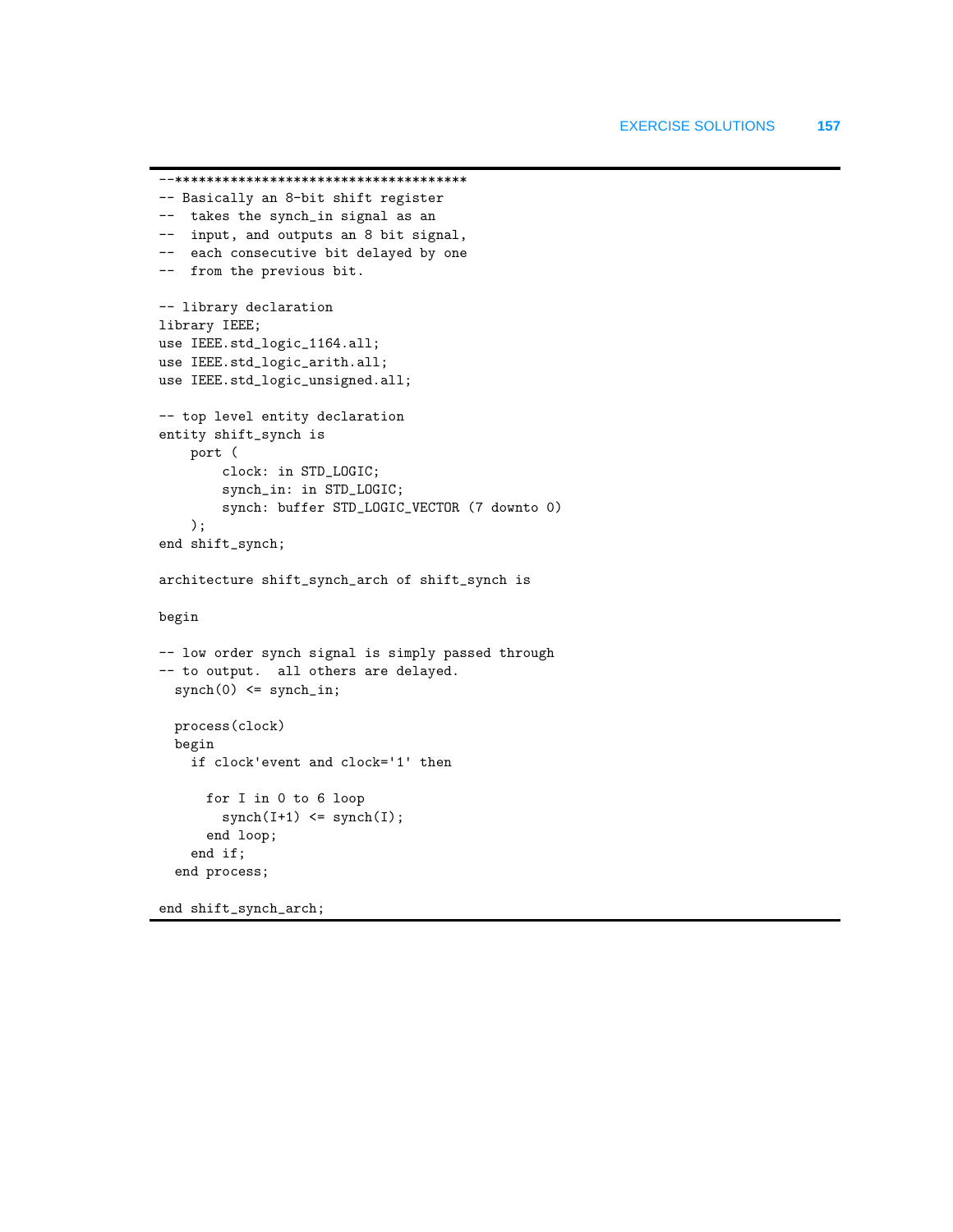```
--***************************************
-- Parallel to serial converter
-- Data is entered through 8 bit DATA bus
-- It is loaded into the register when
-- load_shift is low. If load_shift is
-- high, shift data serially out through sdata
-- library declarations
library IEEE;
use IEEE.std_logic_1164.all;
-- top level entity declaration
entity par2ser is
     port (
         clock: in STD_LOGIC;
         data: in STD_LOGIC_VECTOR (7 downto 0);
         load_shift: in STD_LOGIC;
         sdata: out STD_LOGIC
     );
end par2ser;
architecture par2ser_arch of par2ser is
-- internal signal declaration
signal REG: STD_LOGIC_VECTOR(7 downto 0);
signal DIN: std_logic;
begin
-- DIN <= 0 will set the high order bit to be 
-- zero once data is loaded in.
DIN \leq '0';-- process to create shift register
--accomplished by simply taking the DIN signal
--and concatenating on the end the previous
--6 high order bits.
process (clock)
  begin
     if clock'event and clock='1' then 
       if load_shift = '0' then
      REG \leq data; else 
        REG \leq DIN & REG(7 downto 1);
       end if;
     end if;
  sdata \leq REG(0);
end process;
```
end par2ser\_arch;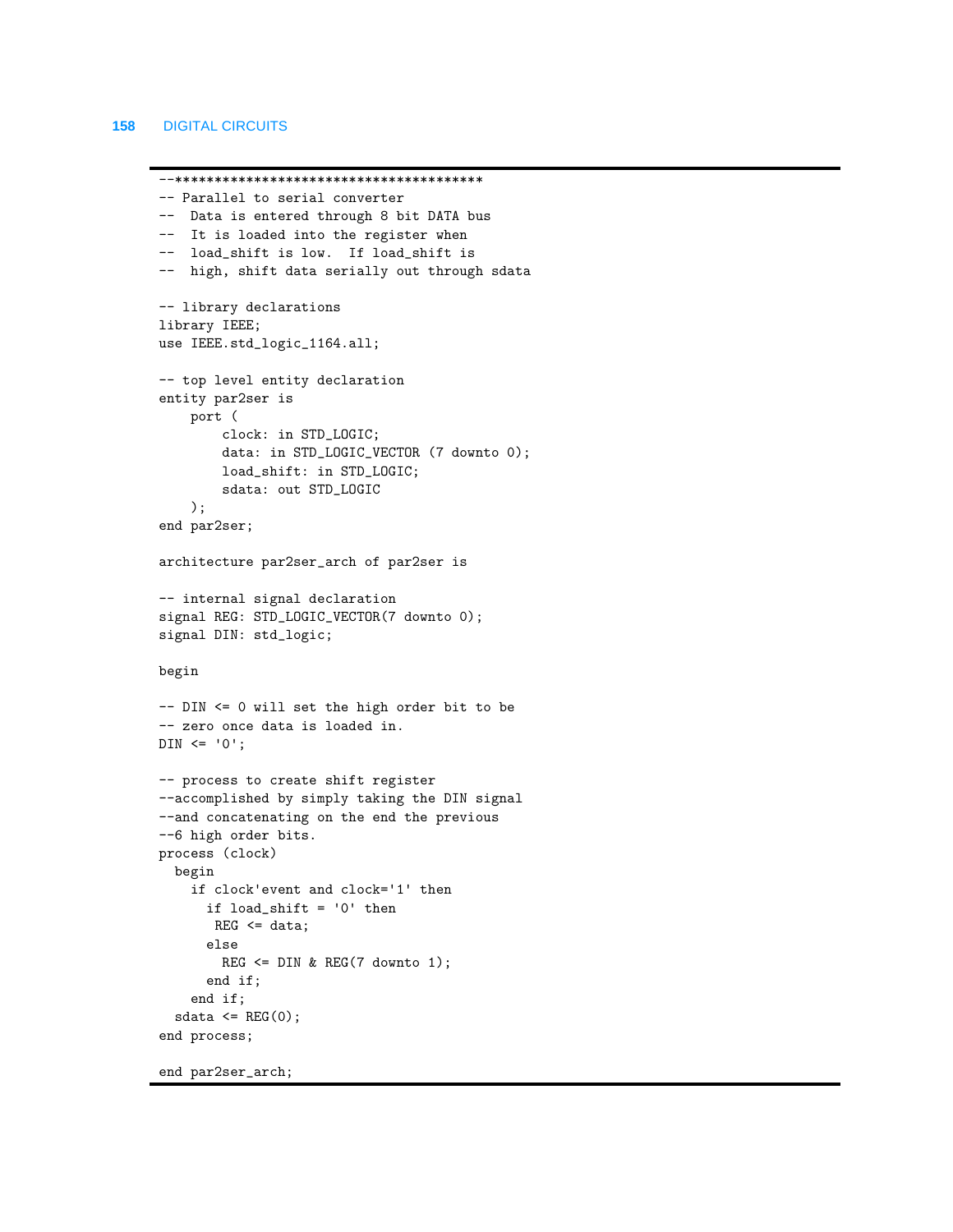```
--******************************
-- Control logic
-- controls the loading of the
-- parallel to serial shift register
-- through the load_shift signal.
-- also, controls the synch word. 
-- this occurs every 256 clock cycles.
--library declaration
library IEEE;
use IEEE.std_logic_1164.all;
use IEEE.std_logic_arith.all;
use IEEE.std_logic_unsigned.all;
--top level entity declaration
entity control is
     port (
         clock: in STD_LOGIC;
         load_shift: out STD_LOGIC;
         synch: out STD_LOGIC
     );
end control;
architecture control_arch of control is
--internal signal declaration
signal COUNT: STD_LOGIC_VECTOR(7 downto 0);
signal load: STD_LOGIC;
begin
load \leq '0'; --define constant
process (clock)
   begin
     if clock'event and clock='1' then 
      count \leq count + 1;
      if count(2 down to 0) = "110" then load_shift <= load;
       else 
         load_shift <= not load;
       end if;
       if count = 254 then
        synch \leq '1';
       else
        synch \leq '0';
       end if;
     end if;
end process;
end control_arch;
```
8.55 This is really the second paragraph of Exercise 8.54.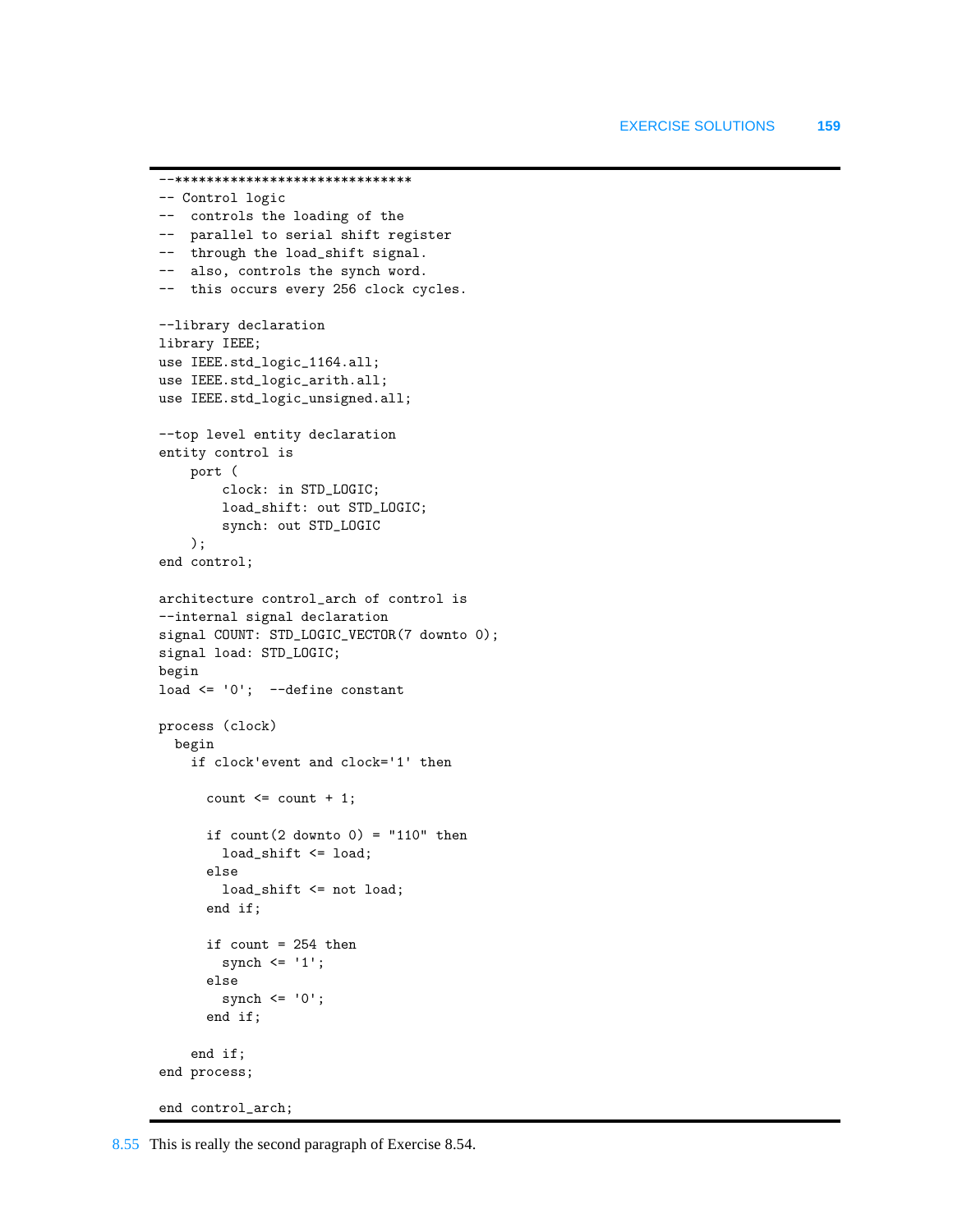- 8.62 Regardless of the number of shift-register outputs connected to the odd-parity circuit, its output in state 00...00 is 0, and the 00...00 state persists forever. However, suppose that an odd number of shift-register outputs are connected. Then the output of the odd-parity circuit in state 11...11 is 1, and the 11...11 state also persists forever. In this case, the number of states in the "maximum-length" sequence can be no more than  $2<sup>n</sup> - 2$ , since two of the states persist forever. Therefore, if an LFSR counter generates a sequence of length  $2<sup>n</sup> - 1$ , it must have an even number of shift-register outputs connected to the odd-parity circuit.
- 8.64 The figure below shows the effect of physically changing the odd-parity circuit to an even-parity circuit (i.e., inverting its output).



From Exercise 9.32, we know that an even number of shift-register outputs are connected to the parity circuit, and we also know that complementing two inputs of an XOR gate does not change its output. Therefore, we can redraw the logic diagram as shown below.

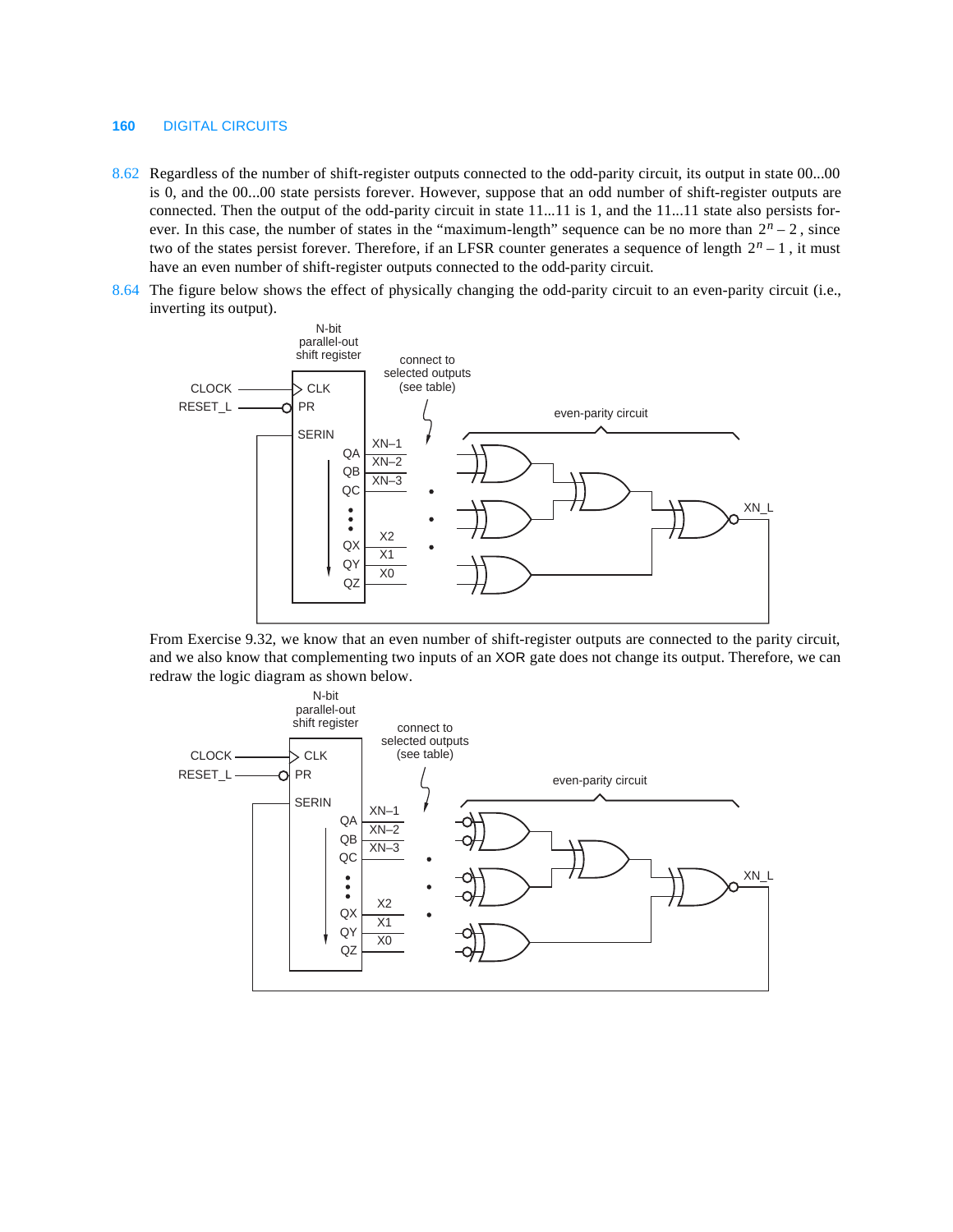

Finally, we can move the inversion bubbles as shown below.

This circuit has exactly the same structure as Figure 8–68, except that the shift register stores complemented data. When we look at the external pins of the shift register in the first figure in this solution, we are looking at that complemented data. Therefore, each state in the counting sequence of the even-parity version (our first figure) is the complement of the corresponding state in the odd-parity version (Figure 8–68). The odd-parity version visits all states except 00...00, so the even-parity version visits all states except 11...11.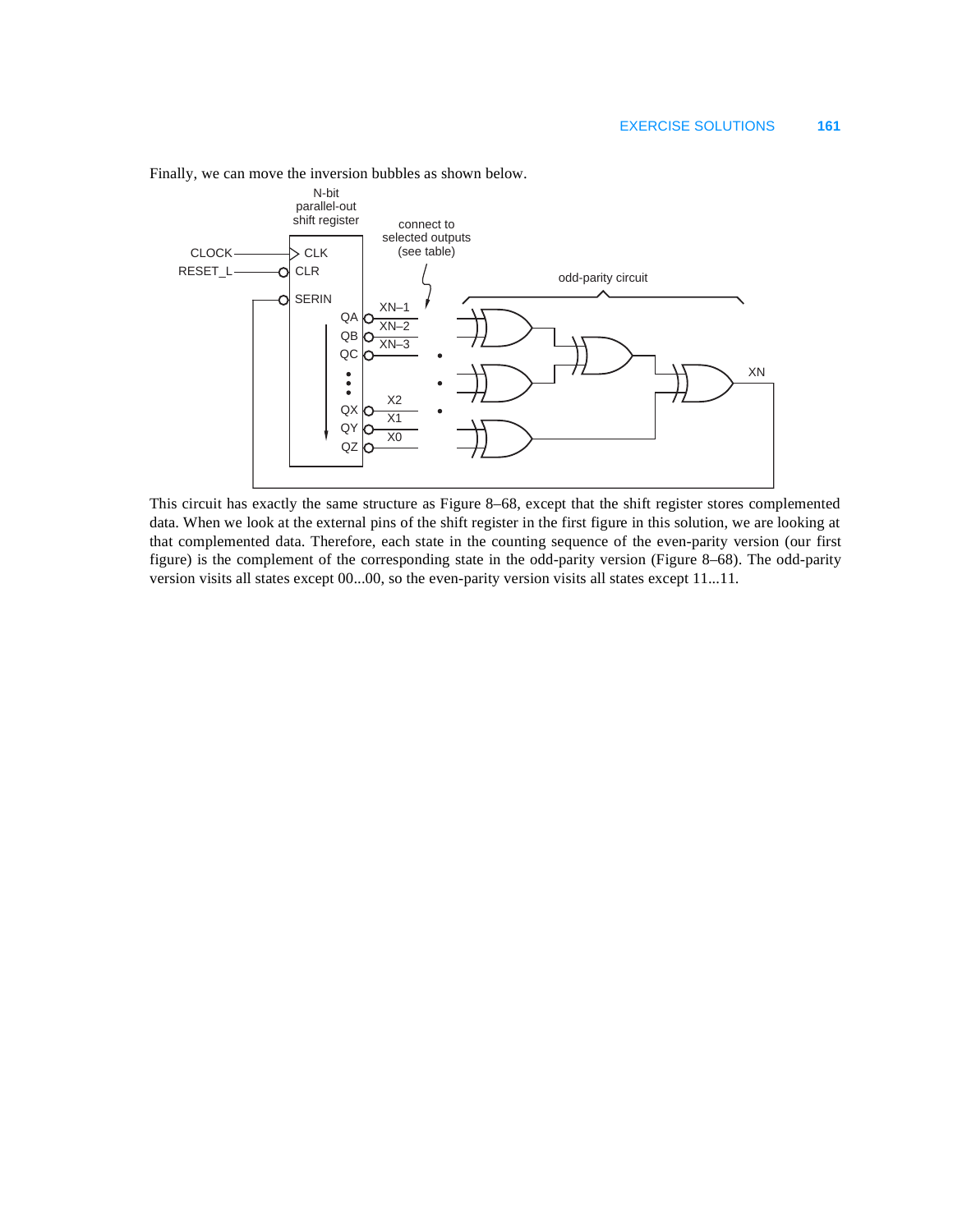```
8.68
```

```
--Johnny West
--Xilinx Applications
--8.68 : Design an iterative circuit for checking the parity of a 16-bit data
-- word with a single even-parity bit.
------------------------------------------------------------------------------------
------------
--This portion of the code constructs the iterative module that will cascaded 16 
--times in order to check the parity of a 16 bit word.
------------------------------------------------------------------------------------
------------
library IEEE;
use IEEE.std_logic_1164.all;
--Generic Iterative Module
entity Iterative_Module is
   port (
         carry_in, primary_in: in STD_LOGIC;
              carry_out: out STD_LOGIC
           );
end Iterative_Module;
--An XOR is performed on the current parity of a word (carry_in) and the
--next bit in the word (boundary_in)
--Even parity produces a 0 and odd parity produces a 1 
architecture Parity_Check of Iterative_Module is
begin
   carry_out <= carry_in xor primary_in;
end Parity_Check;
```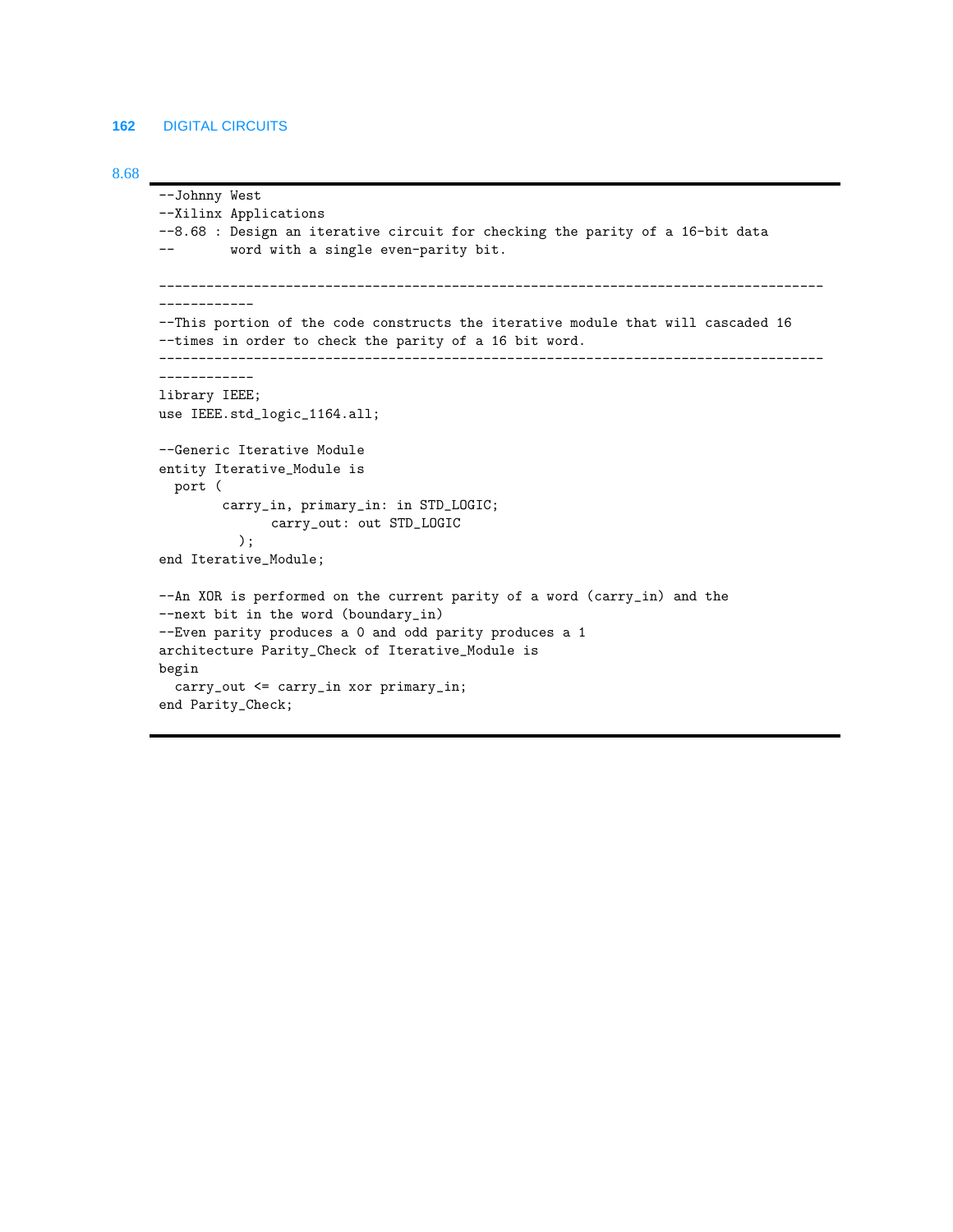```
-----------------------------------------------------------------------------------
--This portion of the code cascades the interative module 16 times and connects the
--modules together.
                            -----------------------------------------------------------------------------------
library IEEE;
use IEEE.std_logic_1164.all;
--Top level entity for checking the parity of a 16bit word
entity Parity_16bit is
  port (data_word: in STD_LOGIC_VECTOR (15 downto 0);
        parity: out STD_LOGIC );
end Parity_16bit;
--Architecture consists of 16 cascaded iterative modules
architecture Parity_16bit_arch of parity_16bit is
component Iterative_Module
  port (carry_in, primary_in: in STD_LOGIC;
              carry_out: out STD_LOGIC );
end component;
signal carry: STD_LOGIC_VECTOR (15 downto 0);
signal cin0: STD_LOGIC;
begin 
 cin0 \leq 0';
  P0: Iterative_Module port map (cin0, data_word(0), carry(0)); 
  P1: Iterative_Module port map (carry(0), data_word(1), carry(1));
 P2: Iterative_Module port map (carry(1), data_word(2), carry(2));
  P3: Iterative_Module port map (carry(2), data_word(3), carry(3));
  P4: Iterative_Module port map (carry(3), data_word(4), carry(4));
  P5: Iterative_Module port map (carry(4), data_word(5), carry(5));
  P6: Iterative_Module port map (carry(5), data_word(6), carry(6));
  P7: Iterative_Module port map (carry(6), data_word(7), carry(7));
 P8: Iterative_Module port map (carry(7), data_word(8), carry(8));
  P9: Iterative_Module port map (carry(8), data_word(9), carry(9));
  P10: Iterative_Module port map (carry(9), data_word(10), carry(10));
  P11: Iterative_Module port map (carry(10), data_word(11), carry(11));
 P12: Iterative_Module port map (carry(11), data_word(12), carry(12));
  P13: Iterative_Module port map (carry(12), data_word(13), carry(13));
  P14: Iterative_Module port map (carry(13), data_word(14), carry(14));
  P15: Iterative_Module port map (carry(14), data_word(15), carry(15));
 parity \leq carry(15); --parity = 0 is even parity and 1 if odd parity
end parity_16bit_arch;
```
8.75 In the following design, RESET is not recognized until the end of phase 6. RESTART is still recognized at the end of any phase; otherwise it would have no real use (i.e., only going back to phase 1 after the end of phase 6,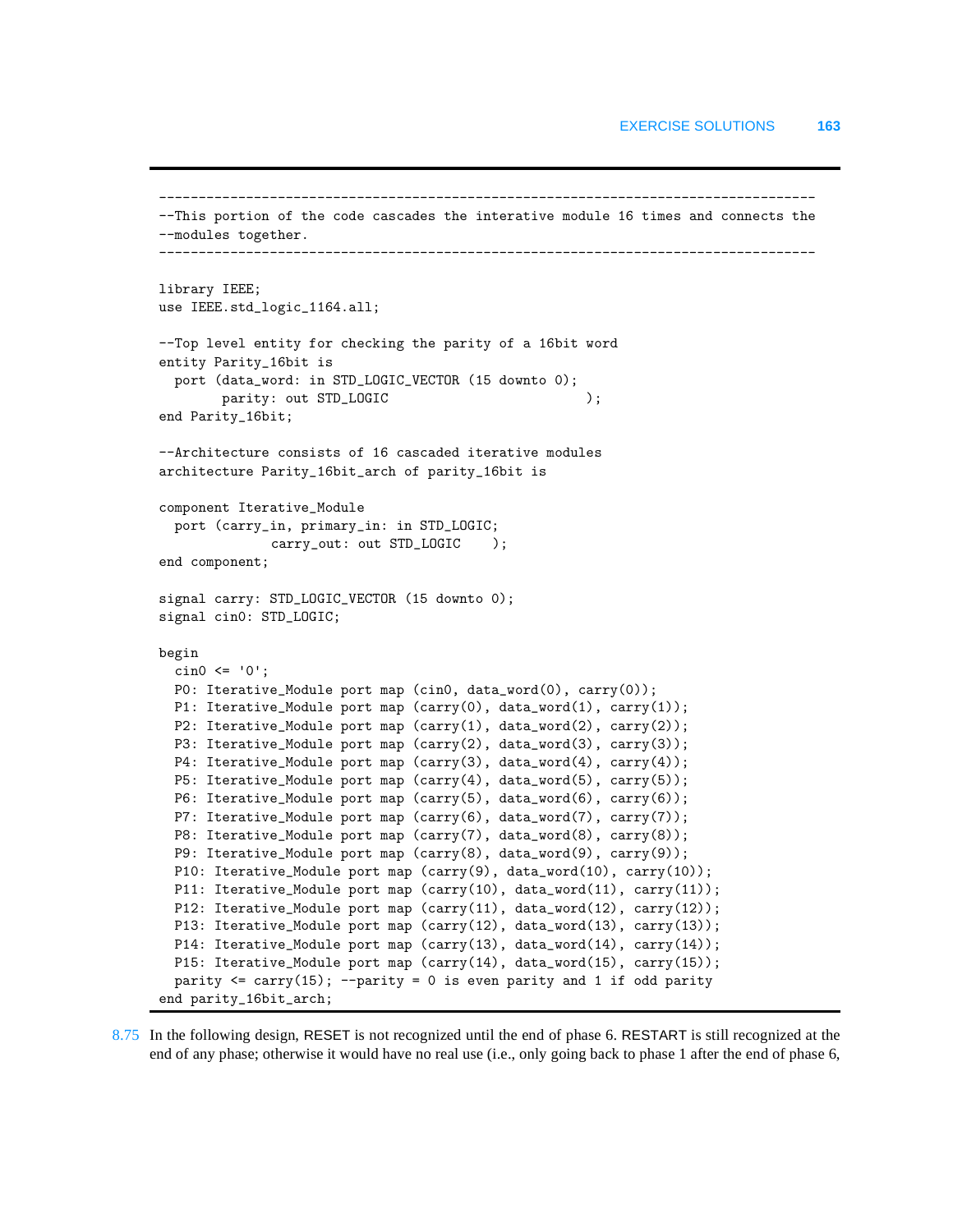which happens anyway.) Presumably, RESTART would be used only with great care or in unusual circumstances (e.g., during debugging).

```
module TIMEGEN6 
title 'Six-phase Master Timing Generator'
" Input and Output pins 
MCLK, RESET, RUN, RESTART pin;
T1, P1_L, P2_L, P3_L, P4_L, P5_L, P6_L pin istype 'reg'; 
" State definitions
PHASES = [P1_L, P2_L, P3_L, P4_L, P5_L, P6_L];
NEXTPH = [P6_L, P1_L, P2_L, P3_L, P4_L, P5_L];
SREST = [1, 1, 1, 1, 1, 1];
P1 = [0, 1, 1, 1, 1, 1];
P6 = [1, 1, 1, 1, 1, 0];
equations
T1.CLK = MCLK; PHASES.CLK = MCLK;
WHEN (RESET & PHASES==P6 & !T1) THEN \{T1 := 1; PHASES := SRESET;\}ELSE WHEN (PHASES==SRESET) # RESTART THEN {T1 := 1; PHASES := P1;}
ELSE WHEN RUN & T1 THEN \{T1 := 0; PHASES := PHASES;\}ELSE WHEN RUN & !T1 THEN \{T1 := 1; PHASES := NEXTPH;\}ELSE \{T1 := T1; PHASES := PHASES; \}end TIMEGEN6
```
8.81 This problem can be a bit confusing since the states in Table 7–14 have the same names as the '163 data inputs. Therefore, we shall use the names SA, SB, and so on for the states.

The idea is to normally allow the counter to count to the next state, but to force it to go to SA or SB when the wrong input is received. The CLR<sub>L</sub> input is used to go to SA (0000), and the LD<sub>L</sub> input is used to go to SB (0001; the counter's A–D data inputs are tied LOW and HIGH accordingly).

Inspecting the state table on page 582 of the text, we see that state A should be loaded when  $X=1$  and the machine is in state SA, SD, or SH. Thus,

$$
CLR_{L} = [X \cdot (QC' \cdot QB' \cdot QA' + QC' \cdot QB \cdot QA + QC \cdot QB \cdot QA)]'
$$
  
= [X \cdot (QC' \cdot QB' \cdot QA + QB \cdot QA)]'

All of the other next-states when  $X=1$  are the natural successors obtained by counting.

Similarly, state SB should be loaded when X=0 and the machine is in state SB, SC, SE, SF, or SH. In addition, notice that in state SG, the next state SE is required when  $X=0$ ; the load input must be used in this case too, but a different value must be loaded. Thus, LD\_L will be asserted in six of the eight states when X=0.

Optionally, LD\_L could be easily asserted in the remaining two states as well, since the required next states (SB and SE) are ones that we must generate in other six cases anyway. Thus, we can connect X to the LD\_L input, so we always load when X=0. Then, we load either SB (0010) or SE (0100) depending on the current state. Therefore, we can write the following equations for data inputs A–D:

$$
A = 0
$$
  
\n
$$
B = SA + SB + SC + SE + SF + SH
$$
  
\n
$$
= QB' + QC' \cdot QA' + QC \cdot QA
$$
  
\n
$$
C = B'
$$
  
\n
$$
D = 0
$$

Alternatively, we could realize C as an AND-OR circuit and complement to get B:

$$
C = QC' \cdot QB \cdot QA + QC \cdot QB \cdot QA'
$$

$$
\mathsf{B}~=~\mathsf{C}
$$